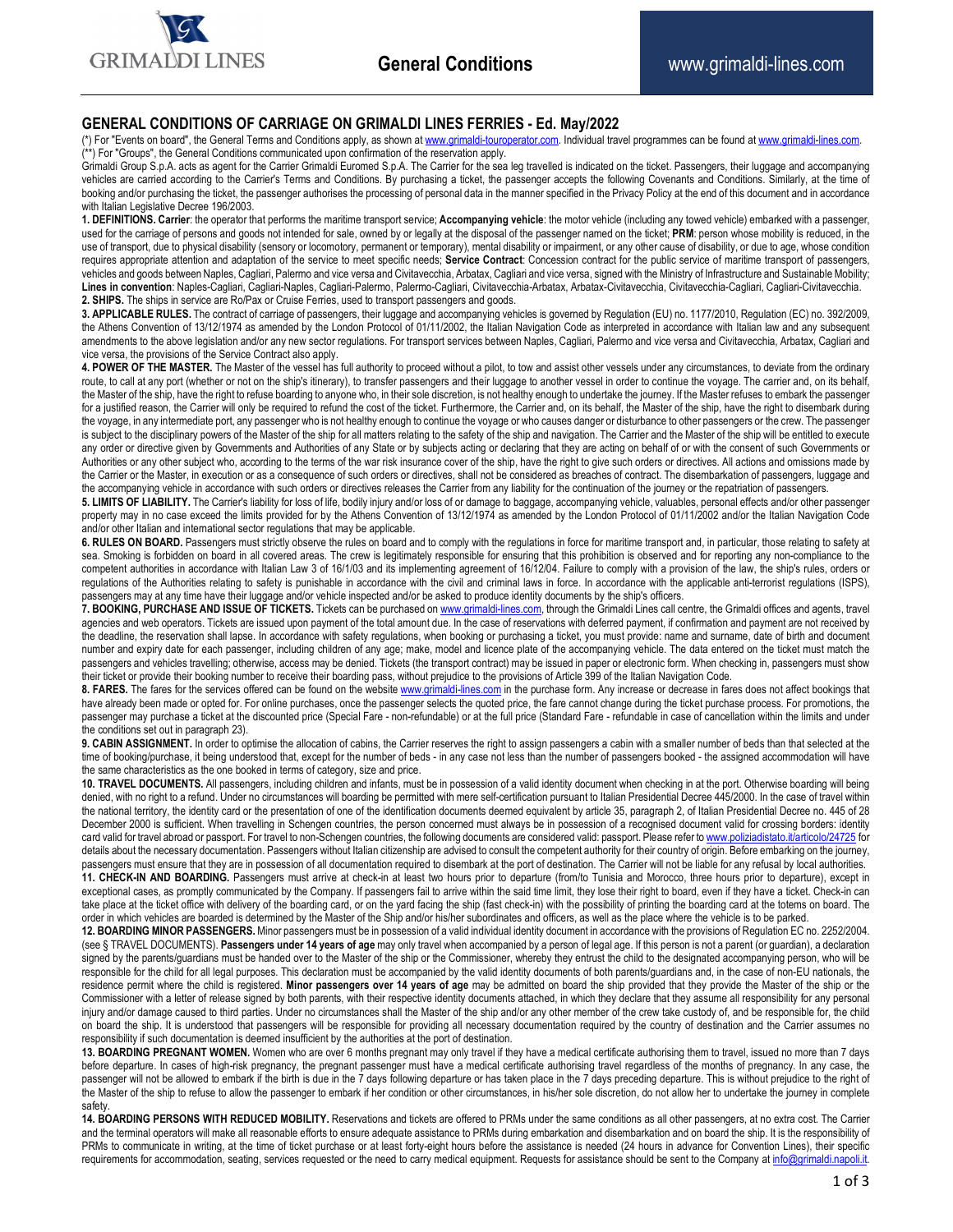The PRM must be present at the port at the agreed time, and in any case at least 60 minutes before the departure time (30 minutes before for Lines in Convention). After arriving at the port, PRMs can go to the dedicated Grimaldi Lines PRM ASSISTANCE desk or reach directly the embarkation yard by car with the four indicators on, waiting for an attendant to provide the type of assistance they need and indicate where to park the car on the garage deck, to reach the lifts more conveniently, providing the wheelchair on board, if necessary. The onshore ticket office, which carries out the check-in, will give PRMs embarking with their vehicle a sticker to be affixed on the vehicle. On arrival on board, these vehicles will be directed as a priority to on-board parking areas intended for them, allowing full mobility of PRMs and easy access to passenger areas. If it is strictly necessary pursuant to Article 8 of European Regulation no. 1177/2010, the Carrier may require the PRM to be accompanied by another person capable of providing the necessary assistance. In this case, the accompanying person is transported free of charge. If for justified safety reasons and/or due to the design of the ship or the port infrastructure and equipment (including port terminals) it is absolutely impossible to allow the safe or feasible embarkation, disembarkation or transport of a PRM, the Carrier may refuse to accept the reservation and/or issue the ticket and/or deny embarkation, giving immediate notice of the reasons. PRMs who are denied boarding for the above reasons have the right to choose between reimbursement or re-routing (as soon as possible or at a later date of their choice). In accordance with the applicable legislation and in particular with Regulation (EU) No. 1177/2010 and Regulation (EU) No. 392/2009, the Carrier will provide compensation for damage resulting from the loss of or damage to mobility equipment or other specific equipment used by PRMs, if the damaging event is attributable to its fault or negligence. In order to be able to claim damages, passengers may send a written request to the Company by e-mail to the address customer@grimaldi.napoli.itor by ordinary registered mail and certified e-mail, possibly using the special claim form available on the Company's institutional website. If needed, the Carrier will make every effort to swiftly provide suitable temporary replacement equipment. On board, assistance to PRMs is provided by the Commissioner or other person appointed. Crew members chosen to assist PRMs must always wear a white/blue armband with the word ASSISTANCE on their arm so that they can be easily recognised by passengers. In case of emergency, the person appointed helps the PRM to reach the meeting point and the boarding points. Access to the ship's decks is facilitated by the presence of lifts fitted with a luminous keypad, audio and appropriate keys for blind passengers. Cabins equipped for PRMs are available on board the ships, in accordance with the relevant regulations. In public areas, routes leading to the main on-board services are highlighted with tactile guides. There The also dedicated and equipped toilets for PRMs. On board ships there are places reserved for PRMs, marked with identification plates and equipped for fixing wheelchairs.

**15. DRIVERS.** By driver is meant the driver of a commercial vehicle boarded on the ship. There can be up to two drivers per vehicle. The price of the passage is established by the Grimaldi Freight Office and must be included in the bill of lading, together with the driver's name and surname. The driver must be in possession of the identity documents required for travel and disembarkation in the country of destination. For the purposes of SOLAS and the Decree of 13/10/1999, drivers are similar to passengers.

**16. ACCOMPANYING VEHICLES.** Only one accompanying vehicle per passenger is permitted. No reimbursement is due for failure to board a vehicle containing goods for sale. All commercial vehicles, with or without a driver, must travel as freight, except for tourist buses accompanying groups of passengers. If the vehicle belongs to a different booking code than the one indicated on the ticket, passengers have to pay the difference between the categories plus the change fees. Otherwise, they lose the right to board and do not receive a refund. The accompanying vehicle is embarked and disembarked by the passenger, who, once it is parked in the place indicated by the on-board representative, is obliged to switch off the engine, engage the gear, pull the handbrake and lock the vehicle. Access to the garage area remains closed during the entire crossing. Non-running vehicles may not be boarded with passengers and must travel as freight. It is compulsory, when boarding, to declare whether the accompanying vehicle is equipped with a CNG or LPG fuel system. The CNG fuel system must comply with all applicable regulations on the subject and this compliance must be duly certified in the vehicle registration document. During the time the vehicles are stowed on board, the CNG tank shut-off valves must remain closed. The passenger must be in possession of all the documents required for disembarkation and customs clearance of the vehicle at the port of destination. The carrier declines all liability in the event of incomplete documentation. All costs and expenses arising from the embarkation, disembarkation and customs clearance of the vehicle are the responsibility of the passenger. Any damage caused by the vehicle to the ship and/or third parties must be paid for directly by the passenger who caused it, or through his or her insurance company. However, the passenger may at any time be asked to sign a damage liability declaration before disembarking from the ship. We recommend taking out an insurance policy to cover any damage that may occur during maritime transport for which the Carrier cannot be held liable. The Carrier shall only be liable for damages resulting from its direct responsibility and within the limits provided for by the Italian Navigation Code or by any applicable International Convention. The classification of vehicle categories is carried out by the Carrier and is available at www.grimaldi-lines.com on the purchase screen.

**17. LUGGAGE.** Only items containing personal effects are allowed as luggage. Dangerous and harmful goods are not allowed without prejudice to current safety regulations. Passengers are kindly requested to take with them at all times the luggage necessary for the crossing, as the garage decks are closed while sailing. The Carrier's liability for luggage cannot exceed the limits provided for by the Athens Convention of 13/12/1974 as amended by the London Protocol of 01/11/2002 and/or by the Italian Navigation Code and/or by other Italian and international regulations in this sector that may be applicable, and always within the limits of 30 kg per person per item of unregistered luggage, including any luggage placed in or on the accompanying vehicle or deposited in the ship's baggage compartment where existing (pursuant to article 410 of the Italian Navigation Code). The Carrier is in no way liable for any theft, loss or damage to jewellery, money, documents, manuscripts, securities and valuables, wherever they are kept on board. If passengers discover that they have lost any of their personal belongings while still on board the ship, they can report the loss directly to Reception. If the item(s) is/are not found, or if passengers realise that they have forgotten a personal item on board when they have already disembarked from the ship, they can report this to the relevant office of the Company by sending an e-mail to the following address customer@grimaldi.napoli.it. The loss report must be sent within one week from the date the passenger disembarked. Under no circumstances will the Carrier be obliged to pay

any compensation in the event of failure to find the item(s).

**18. PETS.** Pets are considered to be the animals listed in Annex I of Reg. (EU) No 576/2013. Each ship has a certain number of places in cages; alternatively, it will be possible to bring the pet in the cabin with the owner, by purchasing the on-board service called pet kit. Animals that are not in a pet carrier or in a special case are not allowed to enter the lounge or common rooms, only on the outside decks of the ship. Dogs must be kept on a leash and muzzled at all times; otherwise, boarding may be denied. Animals are not allowed inside accompanying vehicles while sailing. Passengers must provide food for their pet, while water is offered on board. The passenger must look after the animal personally and is obliged to remove excrement, or anything else, produced by the animal. Any damage to the ship, persons or property caused by the animal must be paid for on the spot by its owner. The passenger is responsible for vaccinations and all necessary documentation for travelling and disembarking in the country of destination. For domestic journeys, registration in the canine registry (registered microchip) and a certificate of good health issued by a veterinarian are required. A European Pet Passport is required for transport between Schengen countries or from a Schengen country to a non-Schengen country. Dogs, cats and ferrets brought into the EU from Tunisia and Morocco must be identified by a microchip or clearly readable tattoo, if affixed before 03/07/2011. The documentation to be presented at the time of embarkation is as follows: health certificate in accordance with Annex IV of the Implementing Regulation (EU) No. 577/2013, copy of the certificate with the animal's electronic identification data, copy of the certificate with the rabies vaccination data. In addition to the rabies vaccination, these animals have to undergo what is known as 'antibody titration'. For up-to-date information on the transport of pets, we recommend consulting the Italian Ministry of Health website and the European Union website before purchasing and before travelling. If passengers arrive at check-in with an animal not mentioned on the ticket, the port agent will check the availability of places on board and collect the fare, issuing a ticket. Blind passengers may travel accompanied by a guide dog, in accordance with national (Italian Law no. 376 of 25 August 1988), international and EU regulations (article 11.5 of EU Regulation no. 1177/2010) at no additional cost. The guide dog may travel in the cabin with the passenger. The presence of the guide dog must be reported at the time of embarkation.

## **19. CURRENCY.** The currency on board is the Euro. There is no currency exchange. Cheques are not accepted.

**20. INSURANCE.** The ship owner and the Carrier have insurance issued by the P&I Club solely in respect of their liability towards third parties. It is possible to take out a multi-risk insurance policy to cover medical expenses, damage to or loss of luggage, travel cancellation costs and more. For further details and to check the scope and limits of the cover, also in relation to the protections already provided for by law, consult the dedicated page and the information set available here: **https://www.grimaldi-lines.com/en/nobis-insurance/**

**21. CANCELLATION OF THE TICKET BY THE PASSENGER.** Cancellation of the entire ticket or certain items on the ticket (reduction in the number of passengers, cancellation of vehicle, accommodation, pets) must be communicated in writing to the Carrier at info@grimaldi.napoli.it, directly or through the intermediary from which the ticket was purchased (e.g. Travel Agency). For special fare tickets, cancellation does not entitle you to a refund unless otherwise provided for in the conditions of applicability of the special offer. For standard-fare tickets, cancellation of all or part of the ticket entitles the passenger to a refund of the value of the entire ticket or the cancelled items, subject to the following penalties:

- 10% of the value, plus fixed charges, up to 30 calendar days before departure;
- 30% of the value, plus fixed charges, from 29 to 7 calendar days before departure;
- 50% of the value, plus fixed charges, from 6 to 2 calendar days before departure;
- 100% of the value, plus fixed charges, from the day before and/or for no-show at embarkation.

Requests to cancel a Standard-fare ticket will not be accepted if the date, time or line has already been changed twice. Meals on board, the pet kit and the pre-purchased shuttle bus service are refundable, except in the case of cancellation from the day before departure or no-show at embarkation (100% cancellation fee). Convention tickets are refundable according to the above conditions if standard fare; otherwise, they will not be refundable. No reimbursement is due for denied boarding due to refusal by the authority or lack/insufficiency of passenger or vehicle document. An insurance policy can be taken out to cover the above-mentioned cancellation penalties. For further details and to check the scope and limits of the cover, also in relation to the protections already provided for by law, consult the dedicated page and the information set available here: **https://www.grimaldi-lines.com/en/nobis-insurance/**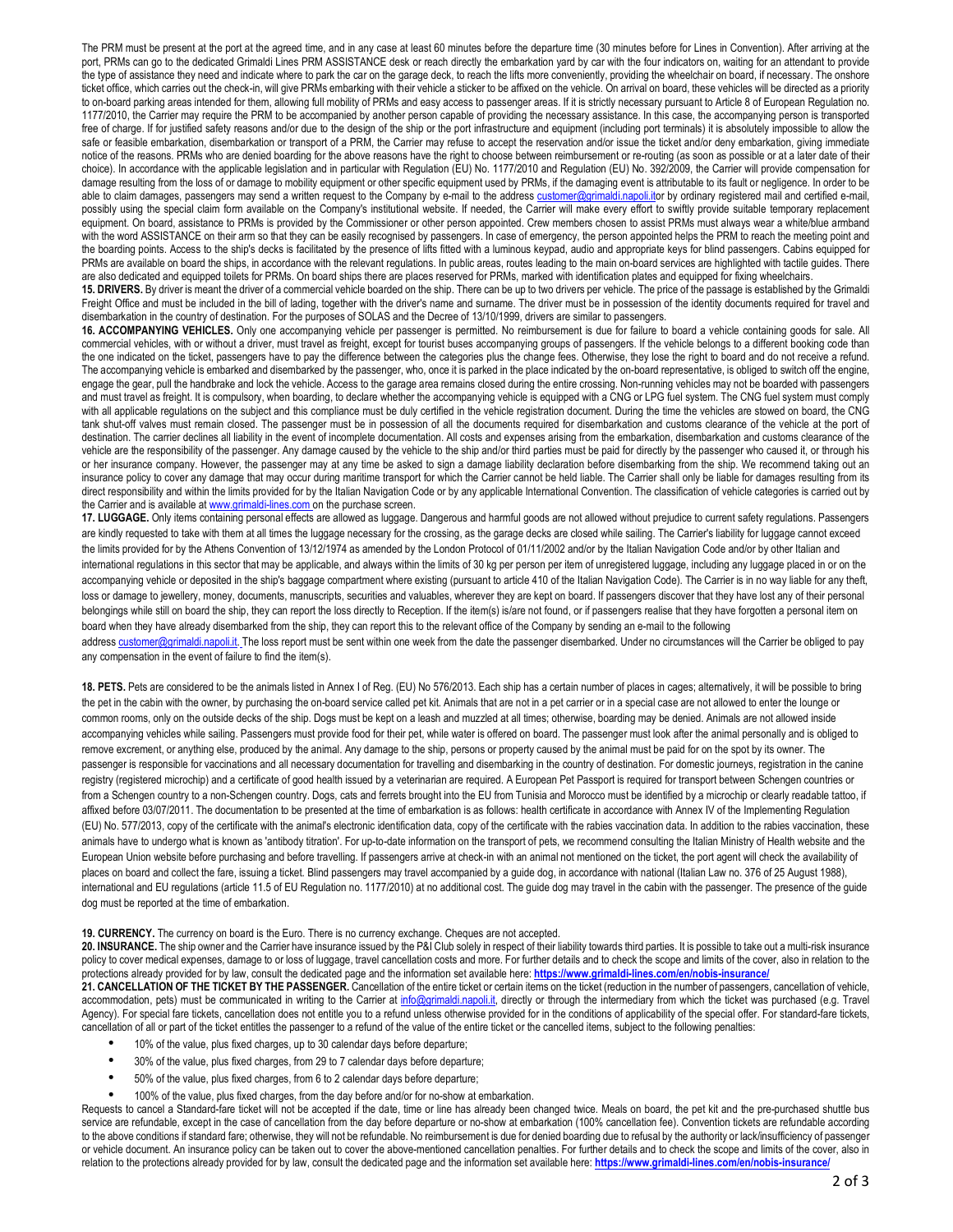**22. CHANGE OF TICKET BY THE PASSENGER.** Within the limits and conditions set out below, both standard and special fare tickets may be modified at the passenger's request by writing to the Carrier at the e-mail address info@grimaldi.napoli.itdirectly or through the intermediary from which the ticket was purchased (e.g. Travel Agency). Change of departure (date, time and/or line) and change and/or addition of passengers, vehicles, accommodation, pets or services is allowed within the limits of passenger seats and garage spaces available on board (varying according to date and sea line). It is not possible to change the fare level (standard fare or special fare) chosen at the time of purchase. If the change results in an increase in the original fare, the passenger must pay the difference. In the event of a change of departure, a change fee of € 30.00 will also apply. If the new journey costs less, the difference will be refunded if the change of ticket is made through the same channel as the original purchase. The Carrier reserves the right to launch special promotional campaigns for a limited time, during the course of the season, with tickets that are non-changeable, as well as non-refundable, or which may be subject to the different conditions of change and/or cancellation specified in the relevant conditions of applicability of the special offer. **Change of departure (time, date, line)** All tickets issued at both standard and special fares may be subject to a change by the passenger of the time, date and ports (of departure and/or arrival), provided that the change is requested within 2 days from the departure date indicated on the ticket to be changed and only in the event of simultaneous purchase of a journey already available for sale. This type of change will incur a €30 change fee, and any difference in fares if the new trip costs more than the previous one. If the new journey costs less, the difference will be refunded if the change of ticket is made through the same channel as the original purchase. This type of change can be made up to a maximum of 2 times. **Change of product (name, accommodation, vehicle)** These types of change can be requested up to the day of departure and also at the port ticket offices. No variation fees are charged, but any fare adjustment (if the new product costs more than the previous one) must be paid. The change is subject to availability of the requested product. Exception Tunisia and Morocco lines: for tickets issued with special *Tunisia Return* Discount and *Morocco Return Discount* fares, name changes can only be requested up to 2 days before the outbound journey. **Addition of passenger (adult/child/infant), vehicle, pet, service (meals, pet kit, Naples-Civitavecchia-Naples shuttle bus)** These types of changes can be requested up to the day of departure and also at the port ticket offices. No change fees are charged, but you must pay the cost of the additional passenger, new vehicle (and any fixed fees), animal or service at the rate in force at the time of the change. The change is subject to the availability of seats on board, or of the service requested. When adding the shuttle bus service from Naples to Civitavecchia and vice versa, it is necessary to verify the actual operation by calling +39 081.496.444 in advance. **The Company reserves the right to launch extraordinary promotional campaigns for a limited time, which may limit or improve the above-mentioned conditions. These changes are specified in the conditions of application of the special offers.**

23. DELAY OR CANCELLATION OF A TRIP. In the event of cancellations or delays, the Carrier guarantees full compliance with all obligations deriving from current legislation and, in particular, Regulation (EU) no. 1177/2010 and the resolutions adopted by the Transport Regulation Authority. In particular, in the event of a delay, the Carrier will inform passengers of the situation and the estimated time of departure and arrival as soon as possible and, in any case, no later than 30 minutes after the scheduled departure time. If passengers miss a connection due to a delay, the Carrier shall make reasonable efforts to inform passengers of alternative connections. If a journey is cancelled or delayed by more than ninety minutes with respect to the scheduled time of departure, the Carrier offers appropriate assistance, and passengers may choose between:

• alternative transport to the final destination under similar conditions, as soon as possible and at no extra charge;

• reimbursement of the ticket price and, where appropriate, return, free of charge, to the first point of departure indicated in the transport contract, as soon as possible.

In the event of a delay in arrival at the final destination, in the cases provided for by Regulation (EU) No. 1177/2010, the customer may request financial compensation. The minimum threshold below which financial compensation is not provided is € 6 (six). For a full explanation of passengers' rights, please refer to the relevant section of the website.

**24. COMPLAINTS.** Passengers wishing to lodge a complaint with the Carrier in accordance with Regulation (EU) No. 1177/2010 may submit it within two months of the date on which the service was performed or should have been performed. Within one month of receiving the complaint, the Carrier must notify the passenger that the complaint has been accepted, rejected or is still under consideration. The time taken to provide a definitive response to the complaint will not exceed two months from receipt thereof. Complaints can be sent in Italian and/or English:

- by e-mail to customer@grimaldi.napoli.it

- by certified mail to the address grimaldieuromed@legalmail.it

- by ordinary / registered mail to: Grimaldi Euromed SpA, via Marchese Campodisola n. 13, 80133 Naples, Italy.

The complainant may use the complaint form which can be downloaded from the website www.grimaldi-lines.comin the Complaints section, or send a communication containing at least: 1. the user's identification details (name, surname, address), enclosing a copy of his or her identity document, and the identification details of their representative (if any), enclosing the power of attorney;

2. identification information for the journey (date, time of departure, origin and destination) and for the transport contract (reservation code or ticket number);

3. a description of the inconsistency of the service with requirements defined by European or national legislation and general conditions of carriage.

In the event of failure to respond to a complaint within the time limits set out above, where the complaint has been submitted in full and in the manner set out above, or where the response is deemed unsatisfactory, the passenger may:

1. use the out-of-court dispute settlement procedure by initiating a conciliation procedure before the Chamber of Commerce of the passenger's place of residence and/or domicile;<br>2. submit a second instance complaint to the submit a second instance complaint to the competent national authority of the European Union Member State in whose territory the port of departure is located, or the port of destination if the port of departure is in a non-EU country, in accordance with the procedures indicated by the competent authority (for Italy, the Transport Regulation Authority, see<br>https://www.autorita-trasporti liftras https://www.autorita-trasporti.it/trasporto-via-mare-e-per-vie-navigabili-interne/; for other Member States, see

https://ec.europa.eu/transport/sites/transport/files/themes/passengers/maritime/doc/2010\_1177\_national\_enforcement\_bodies.pdf).

In the event of a delay in the Carrier's response to the complaint, if the port of departure is in Italy (or the port of destination if the port of departure is in a non-EU country), the passenger will be entitled to automatic compensation as provided for in measure no. 5 of the Authority's resolution no. 83/2019 available on the Authority's website at the following link a-trasporti.it/wp-content/uploads/2019/07/All.-A-delibera-n.-83\_2019.pdf

25. DISPUTE RESOLUTION. All disputes arising from the passenger carriage contract will be referred to the Chamber of Commerce of the place of residence and/or domicile of the consumer and resolved in accordance with the Conciliation Rules adopted by it. The attempt at conciliation referred to in point 1 above shall constitute a condition for proceeding with any legal action pursuant to Article 5(5) of Italian Legislative Decree no. 28/2010.

## **26. DECREE No 38 of 11/05/2020**

(Directive (EU) 2017/2109 amending Directive 98/41/EC on the registration of persons sailing on board passenger ships) When making a reservation or purchase, the customer must provide the following data: surname, first name, nationality, date of birth, gender, identity document number (only for non-Schengen routes), mobile phone number, e-mail address. In addition, the passenger may indicate a contact number in case of emergency and any of his or her own needs for special care and/or assistance in emergency situations. The data provided will be processed in accordance with Italian Law no. 675 of 31/12/1996.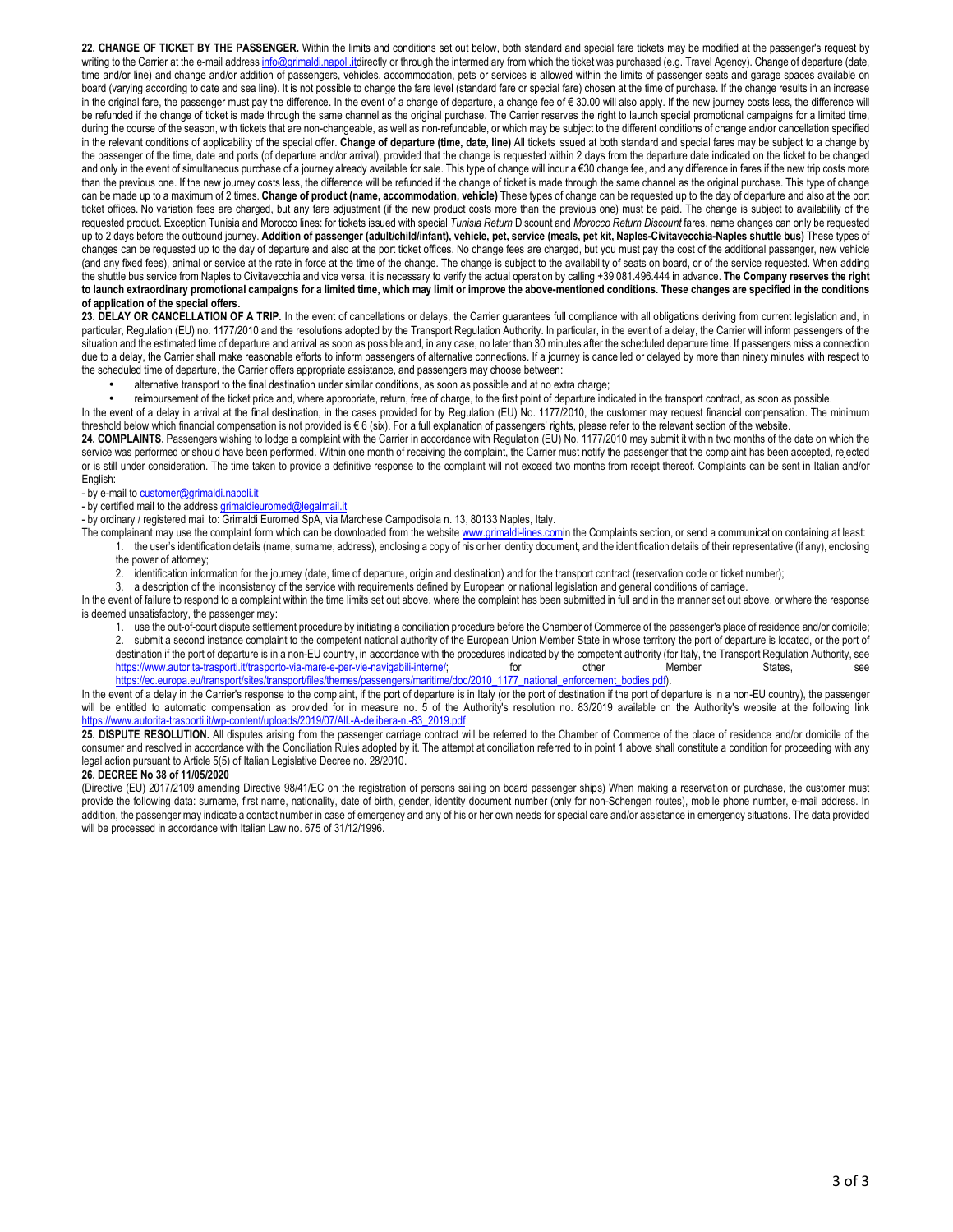

# **INFORMATION ON THE PROCESSING OF PASSENGERS' PERSONAL DATA**

## 1. Data controller and scope of data processing

Grimaldi Group S.p.A., in its capacity as data controller ("**Grimaldi Group**"), informs you, pursuant to Article 13 of Regulation (EU) 2016/679 ("**GDPR**") and the legislation applicable from time to time on the protection of personal data, that your personal data, identification (i.e. name, surname, nationality, gender, e-mail, telephone number and, if you request the issuance of an invoice, also address, tax code and VAT number) and possibly belonging to special categories (i.e. data relating to health), provided by you to Grimaldi Group S.p.A. at the time of signing the contract of carriage by sea, will be processed in compliance with the above mentioned legislation and confidentiality obligations. All data of natural persons identified as passengers (i.e. persons who use the travel ticket) will be processed. The *booking holder* undertakes to inform all passengers on whose behalf the booking is made of the content of this notice. Personal data relating to a third party that you may have indicated and identified as an emergency contact may also be processed.

Data processing operations concern the following:

- personal data and contact details of passengers;
- contact details of third parties identified as emergency contacts, if requested by the passenger
- data concerning membership of professional categories i.e. membership of professional associations, police forces – or membership of loyalty or association programs signed with third party companies – e.g. Trenitalia, Payback, Telepass, Poste Italiane, ACI etc. (to obtain discounts on services offered by the company).

We also remind You that the processing may concern the following data belonging to special categories pursuant to art. 9 of the GDPR, if spontaneously provided by passengers in order to take advantage of special assistance on board or if otherwise processed by on-board personnel in the event of emergencies and/or accidents to the passenger's person during navigation:

- information about a limitation of one's mobility;
- Information about disabilities;
- information about particular health conditions;
- information about any special needs of the passenger in relation to any treatment that may be necessary in case of emergency, due to the state of health of the passenger.

Grimaldi Group does not guarantee or provide information about the processing of your personal data that may be carried out through additional contact channels with Grimaldi Group managed by third parties (eg. Facebook), which remain the sole responsibility and ownership of such third parties.

#### 2. Purposes of data processing

Dati not belonging to particular categories will be processed for the following purposes:

1. management of requests for quotes;

2. conclusion, management and execution of operations connected with the contract of carriage, including Your identification;

3. communications (also by telephone, also through re-contact by the Grimaldi Group *call center* in case of missed calls by the passenger) of logistical information on the trip and/or generally useful to the passenger to face the departure (e.g. delays, departure pier, organization on board, etc.);

- 4. on-board communications;<br>5. provision of purchased pro-
- provision of purchased products and services aboard ship:
- 6. extraction of statistical information anonymously;

7. transmission of your data to maritime agencies, terminals and port authorities, judicial authorities and law enforcement agencies;

8. contact of third parties indicated as "emergency contacts", pursuant to Directive (EU) 2017/2109;

9. sending communications by e-mail, for promotional and marketing purposes, if you have given Your consent for this purpose ("generic marketing");

10. sending communications via email, for promotional, marketing and/or *brand reputation* protection purposes, as a result of profiling, if you have given your consent for this purpose ("profiled marketing");

11. sending of questionnaires anonymously for the purpose of improving the services offered by the Grimaldi Group, as well as sending information relating to: (a) the operational organization of the Grimaldi Group (even if not related to the trip purchased by the interested party); (b) products/services similar to those chosen by the passenger (including, by way of example and not limited to: offers for trips similar to those purchased; offers for travel insurance; etc.. ); as well as (c) offers, discounts, rewards and / or promotions of third party partners of the Grimaldi Group, which Grimaldi Group has an interest in offering to its passengers in the context of gifts and / or promotional initiatives reserved for passengers (including, by way of example and not limited to, in the case of co-marketing initiatives, which allow Grimaldi Group to include coupons with offers of third parties on the back of Your ticket, etc.). In the latter case, no promotional communication will be made to you by the partners of the Grimaldi Group, nor any transfer of your personal data to such partners, unless you give your explicit and informed consent in this sense.

Finally, in relation to point 10, we inform you that Article 4 of the GDPR defines profiling as "*any form of automated processing of personal data consisting in the use of* 

*such personal information to evaluate certain personal aspects relating to a natural person, in particular to analyse or predict aspects of personal preferences, interests,*  behaviour, sensitivity to commercial offers, the location or movement of that natural *person*". Therefore, it can be considered a personal data processing activity that consists in dividing customers into homogeneous groups according to their behavior. If you give Your consent, Your Personal Data may be processed in order<br>to trace a "history" of Your business relationship with the Grimaldi Group (for<br>example, the different "*touch points*" with the Grimaldi Gro modalities You used, the preferences and the purchase frequency may be taken into consideration). This activity aims at elaborating a profile of Yours in order to personalize the offer of services and eventual specific services requested by You. If you decide to participate in Grimaldi Group *brand reputation* initiatives, we may process your data to reserve you *ad hoc* promotions.

It is understood that the activities referred to in paragraphs 9, 10 and 11 above will be carried out only on the personal contact data of the *booking holder*, i.e. the person who provided his or her e-mail address during the booking process.

Data belonging to special categories will be processed for the following purposes:

1. guaranteeing passengers who so request the use of special assistance

on board; 2. in case of emergency and/or accident of the passenger on board, guaranteeing passengers who so request special care and/or assistance

due to their state of health;<br>3. apply any special disco apply any special discounts that may be provided for disabled persons and their companions, if the passenger has given his or her consent for this purpose.

#### 3. Retention of personal data

Personal data are retained according to the table below, unless specific legal and/or regulatory obligations or the need to defend a Grimaldi Group right in court require different retention periods:

| Data                                                                                                                                                                                                                                                                                                                                                                                                      | Storage time                                                                                                                                                                                                                                                                                                                      | Storage purposes                                                                                                                          |
|-----------------------------------------------------------------------------------------------------------------------------------------------------------------------------------------------------------------------------------------------------------------------------------------------------------------------------------------------------------------------------------------------------------|-----------------------------------------------------------------------------------------------------------------------------------------------------------------------------------------------------------------------------------------------------------------------------------------------------------------------------------|-------------------------------------------------------------------------------------------------------------------------------------------|
| Name                                                                                                                                                                                                                                                                                                                                                                                                      |                                                                                                                                                                                                                                                                                                                                   |                                                                                                                                           |
| Surname                                                                                                                                                                                                                                                                                                                                                                                                   |                                                                                                                                                                                                                                                                                                                                   |                                                                                                                                           |
| Sex                                                                                                                                                                                                                                                                                                                                                                                                       |                                                                                                                                                                                                                                                                                                                                   | In order to manage the                                                                                                                    |
| Nationality                                                                                                                                                                                                                                                                                                                                                                                               |                                                                                                                                                                                                                                                                                                                                   | fulfilments<br>following                                                                                                                  |
| Tax code                                                                                                                                                                                                                                                                                                                                                                                                  |                                                                                                                                                                                                                                                                                                                                   | the execution of the                                                                                                                      |
| Date of Birth                                                                                                                                                                                                                                                                                                                                                                                             |                                                                                                                                                                                                                                                                                                                                   | contract (e.g.: sending<br>of tax documentation,                                                                                          |
| Place of Birth                                                                                                                                                                                                                                                                                                                                                                                            |                                                                                                                                                                                                                                                                                                                                   | etc.), to fulfill the legal                                                                                                               |
| Nationality                                                                                                                                                                                                                                                                                                                                                                                               |                                                                                                                                                                                                                                                                                                                                   | obligations to which the                                                                                                                  |
| Identity card details                                                                                                                                                                                                                                                                                                                                                                                     |                                                                                                                                                                                                                                                                                                                                   | Grimaldi<br>Group<br>is                                                                                                                   |
| Residence address                                                                                                                                                                                                                                                                                                                                                                                         |                                                                                                                                                                                                                                                                                                                                   | subject (including the<br>obligations<br>to keep                                                                                          |
| Data related to particular<br>categories<br>to<br>take<br>advantage of particular<br>assistance on board during<br>navigation                                                                                                                                                                                                                                                                             |                                                                                                                                                                                                                                                                                                                                   | accounting records), to<br>protect the legitimate<br>interests<br>of<br>the<br>Grimaldi Group and to                                      |
| Vehicle license plate                                                                                                                                                                                                                                                                                                                                                                                     |                                                                                                                                                                                                                                                                                                                                   | resist in case of any                                                                                                                     |
| Telephone number                                                                                                                                                                                                                                                                                                                                                                                          | 10 years from the<br>end of the trip                                                                                                                                                                                                                                                                                              | disputes<br>raised<br>by<br>passengers                                                                                                    |
| E-mail address                                                                                                                                                                                                                                                                                                                                                                                            |                                                                                                                                                                                                                                                                                                                                   |                                                                                                                                           |
| Particular data relating to<br>specific care and/or need<br>for assistance of passengers<br>emergency<br>in<br>case of<br>situations<br>Data suitable to reveal the<br>state of health otherwise<br>processed by the staff on<br>board<br>in<br>case<br>of<br>and/or<br>emergencies<br>accidents during navigation<br>Contacts of third parties<br>indicated by the passenger<br>as "emergency contacts". | Pursuant to art. 12<br>of<br>Legislative<br>Decree<br>no.<br>38/2020, only for<br>the time necessary<br>for the purposes of<br>this notice and, in<br>any case, only<br>until the journey<br>of the ship<br>in<br>question<br>is<br>completed safely<br>and the data have<br>been declared in<br>the single national<br>interface | Guaranteeing<br>the<br>preparation<br>and<br>effectiveness<br>of<br>operations<br>assistance<br>on board, and search<br>and rescue at sea |
| Name                                                                                                                                                                                                                                                                                                                                                                                                      | 12 months                                                                                                                                                                                                                                                                                                                         | Carrying out<br>generic<br>marketing,<br>profiled<br>marketing,<br>sending                                                                |